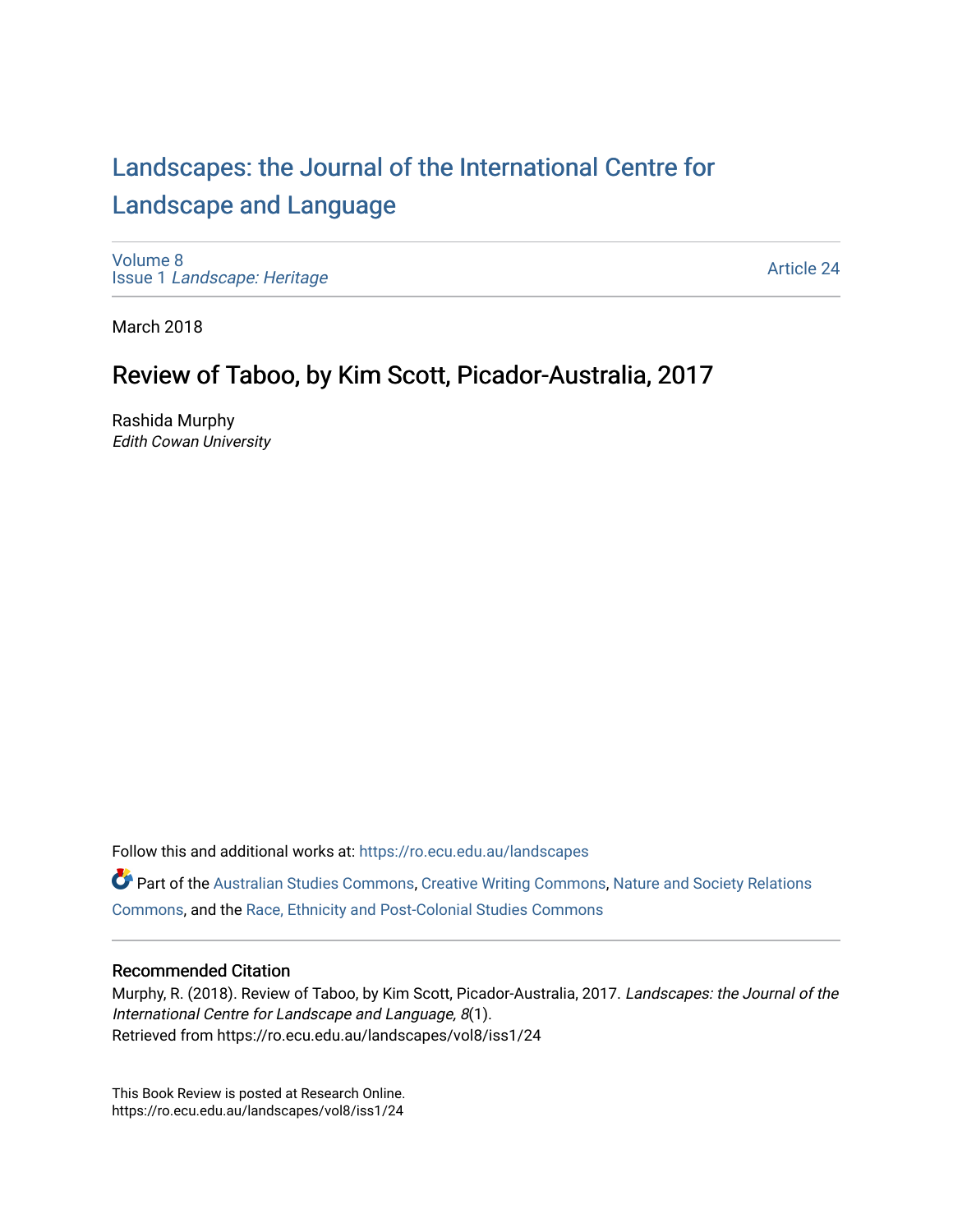## Review of *Taboo*, by Kim Scott, Picador-Australia, 2017 *Rashida Murphy*

*Taboo* starts with two humans and a skeleton in out-of-control semi-trailer freewheeling down a street, spilling wheat, before cresting to a stop in 'massacre place.' It is a powerful beginning tempered with a warning from its author – 'this is no fairy tale, it is drawn from real life.' In his Afterword, Scott concedes that his fiction touches on 'real events, people and landscape.' As a work of fiction, it is incomparable; as a work of fiction based loosely on real life, it is devastating. Storytelling, particularly in the hands of someone as accomplished as Kim Scott, will always be a political act, and this story is no exception.

West Australian writers often feature landscape as a character in their fiction: Tim Winton, Craig Silvey and Scott himself in earlier works. The landscape in *Taboo* is more than a 'character' though; it is particular, intense and deeply intuitive, holding and excluding its inhabitants alternately. Whether he's describing the old woman concealed within bougainvillea, or the way people become fragments in 'scattered shards of sunlight,' Scott's landscape moves, speaks and encourages the reader to see differently. Trees conceal scars, bristle when a bus approaches and toss their noisy leaves when a thunderstorm threatens. Wind, rain and evening shadows exhale, shred and roar. And yet this is not an alien landscape, not deliberately positioned as either malign or benign. This is landscape as part of the universe, just as we are, in all our flawed, occasionally heroic and mostly despairing lives.

And it is on those flawed lives that Scott's eye lingers. The young woman who emerges from the runaway truck, Tilly, brave and resilient, perhaps, or filled with secret harm, is the pivot around whom the stories turn. Is she the wrong girl, the girl who must not be touched or given, or is she the product of her environment and displacement? Her white mother and Aboriginal father are both dead and she has returned to that place, the massacre place where her ancestors, her foster father and his son, would claim her. She must resist these claims. The rag tag band of hopefuls who journey towards reconciliation at the opening of a Peace Park, hold her in their midst, sensing the disquiet, but unable to heal. That disquiet is also part of the